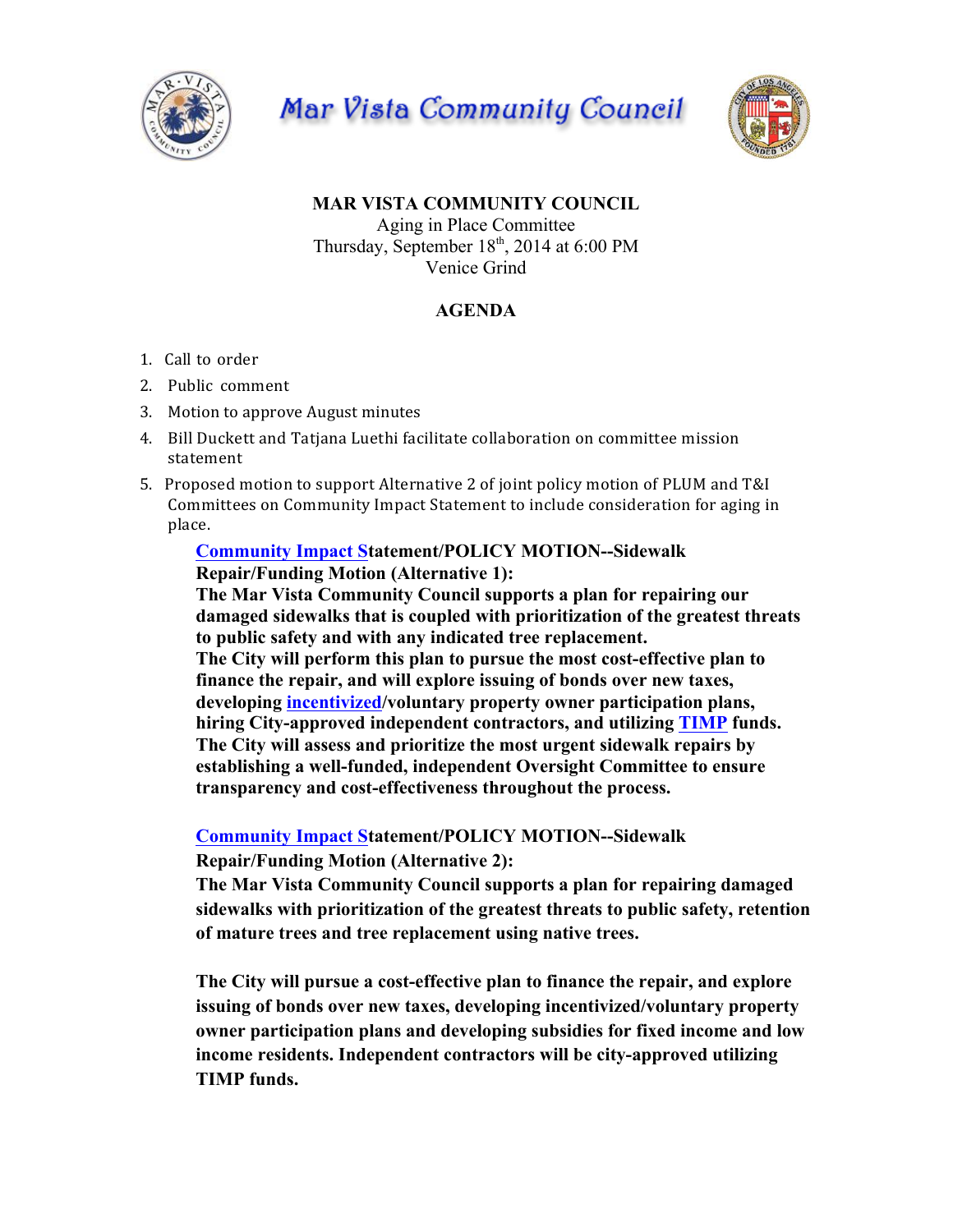## **The City will assess and prioritize the most urgent sidewalk repairs by establishing a well-funded, independent Oversight Committee to ensure transparency and cost-effectiveness throughout the process.**

6. Proposed motion asking Mayor Eric Garcetti to sign the Milken Institute Best Cities for Successful Aging Pledge.

**POLICY MOTION:** Whereas the Harvard Joint Center for Housing Studies with support from AARP just released a study on Housing America's Older Adults showing that:

- $\approx$  By 2030 the number of adults aged 65 to 74 will nearly double from 21.7 million in 2010 to 38.6 million
- $\infty$  The typical homeowner over 65 can only afford in-home assistance for about 9 years – or 6.5 years in an assisted living residence. For renters it is much worse.
- $\approx$  In 2010, there were more than 7 potential caregivers for every person in the highrisk years of 80-plus. By 2030, the projected ratio will fall to 4 people for every person 80-plus. By 2050, it is expected to further fall to less than 3 to 1.

Therefore, the Mar Vista Community Council urges Mayor Garcetti to sign the Milken Institute Best Cities for Successful Aging Pledge and make the issue of aging in place a focal point of his administration.

### *Best Cities for Successful Aging Pledge*

*I, Mayor Eric Garcetti, pledge to make Los Angeles a city for successful aging:* To make our city work for older adults, I will take steps to:

- $\infty$  *Ensure that the well-being of our aging population is addressed by each* department, agency and division in our city government.
- $\sim$  *Make our city safe, affordable and comfortable for our older residents.*
- $\sim$  *Provide older adults access to resources promoting health and wellness.*
- $\infty$  *Support employment, entrepreneurship, education and other services to make our older residents more financially secure.*
- $\sim$  *Offer housing options that suit the varied needs of our older population.*
- $\sim$  *Improve access to transportation and mobility options for our older adults.*

To provide opportunities for older adults to work for our city, I will:

- $\sim$  *Promote the engagement of older residents in volunteer and paid roles that* serve the needs of our city and its residents.
- $\infty$  *Call upon higher education and workforce development programs to help* older adults refresh their skills, train, and transition to a new stage of work *focused on strengthening our city.*
- $\infty$  *Recognize older residents as an asset for our city and celebrate their contributions to improving lives for all generations.*

### *Signature:*